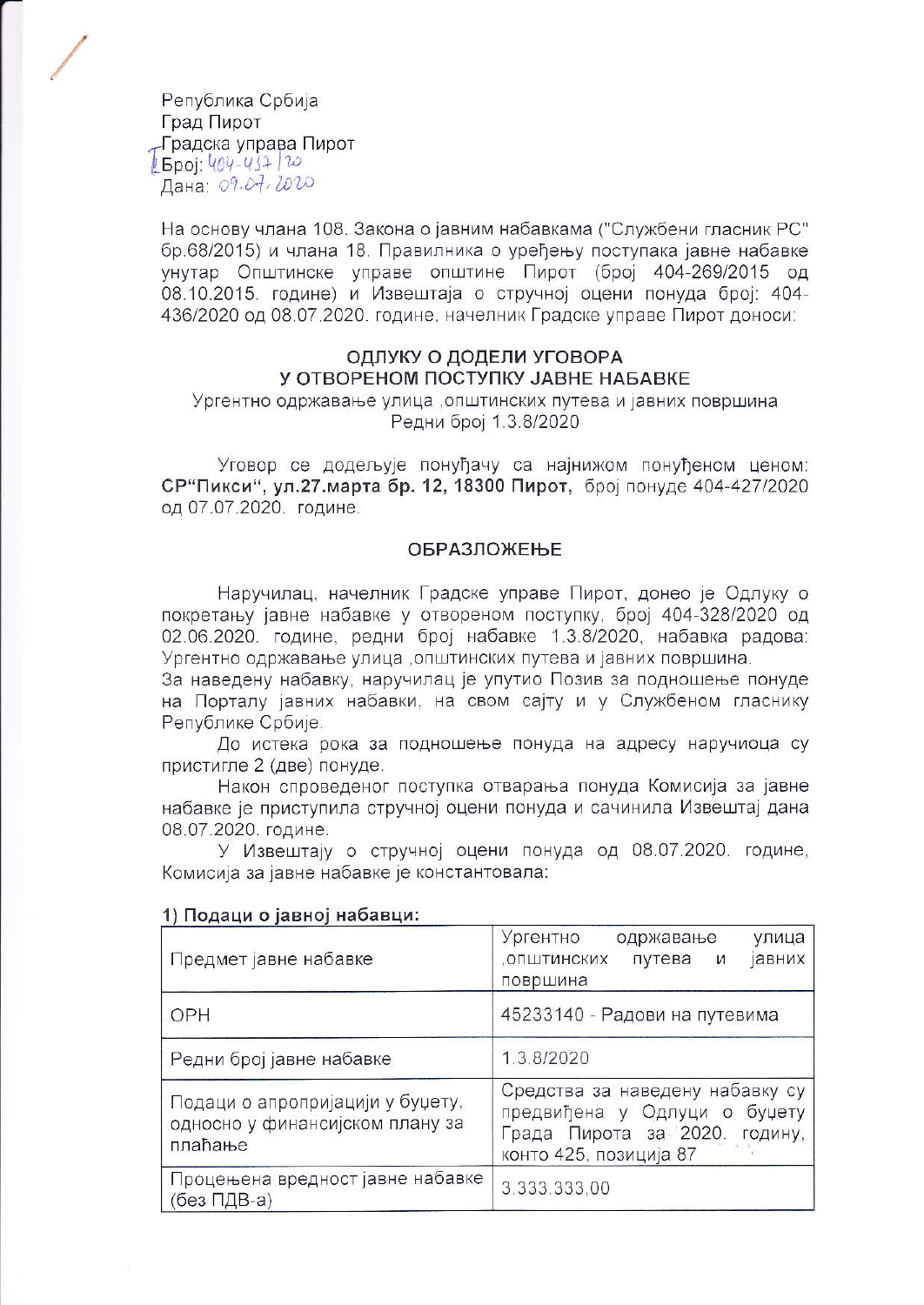| Вредност уговора о јавној набавци<br>(без ПДВ-а) | 2.440.000.00 |
|--------------------------------------------------|--------------|
| Вредност уговора о јавној набавци<br>(са ПДВ-ом) | 2.928.000,00 |

## Укупан број поднетих понуда: 2 (две)

| Назив/име понуђача  |                                                        |                          |  |  |
|---------------------|--------------------------------------------------------|--------------------------|--|--|
| Благовремене понуде |                                                        | Неблаговремене<br>понуде |  |  |
|                     | СР"Пикси", ул.27 марта бр. 12, 18300 Пирот             |                          |  |  |
|                     | "Кубиктранс плус" Д.О.О., Бериловац бб,<br>18300 Пирот |                          |  |  |

### 2) Називи, односно имена понуђача чије су понуде одбијене и разлози за њихово одбијање:

| Број под<br>којим је<br>понуда<br>заведена | Подносилац понуде | Разлози за одбијање<br>понуде |
|--------------------------------------------|-------------------|-------------------------------|
|                                            |                   |                               |

## 3) Критеријум за оцењивање понуде је: најнижа понуђена цена

Ранг листа:

| Ред.<br>Број | Понуђач                                                | Понуђена цена без<br>ПДВ |
|--------------|--------------------------------------------------------|--------------------------|
|              | СР"Пикси", ул.27 марта бр. 12, 18300<br>Пирот          | 2.440.000,00             |
| 2.           | "Кубиктранс плус" Д.О.О., Бериловац<br>бб, 18300 Пирот | 2.859.000,00             |

### 4) Назив, односно име понуђача чија је понуда најповољнија

Комисија, после стручне оцене понуда, констатује да је благовремена, одговарајућа, прихватљива и најповољнија понуда понуђача:

# СР"Пикси", ул.27.марта бр. 12, 18300 Пирот

Изабрани понуђач извршава набавку самостално.

Начин и услови плаћања: По испостављеним и овереним привременим ситуацијама и окончаној ситуацији, сачињеним на основу количине изведених радова из оверене грађевинске књиге и јединичних цена из понуде Извођача, у року од 45 дана од дана пријема оверене ситуације.